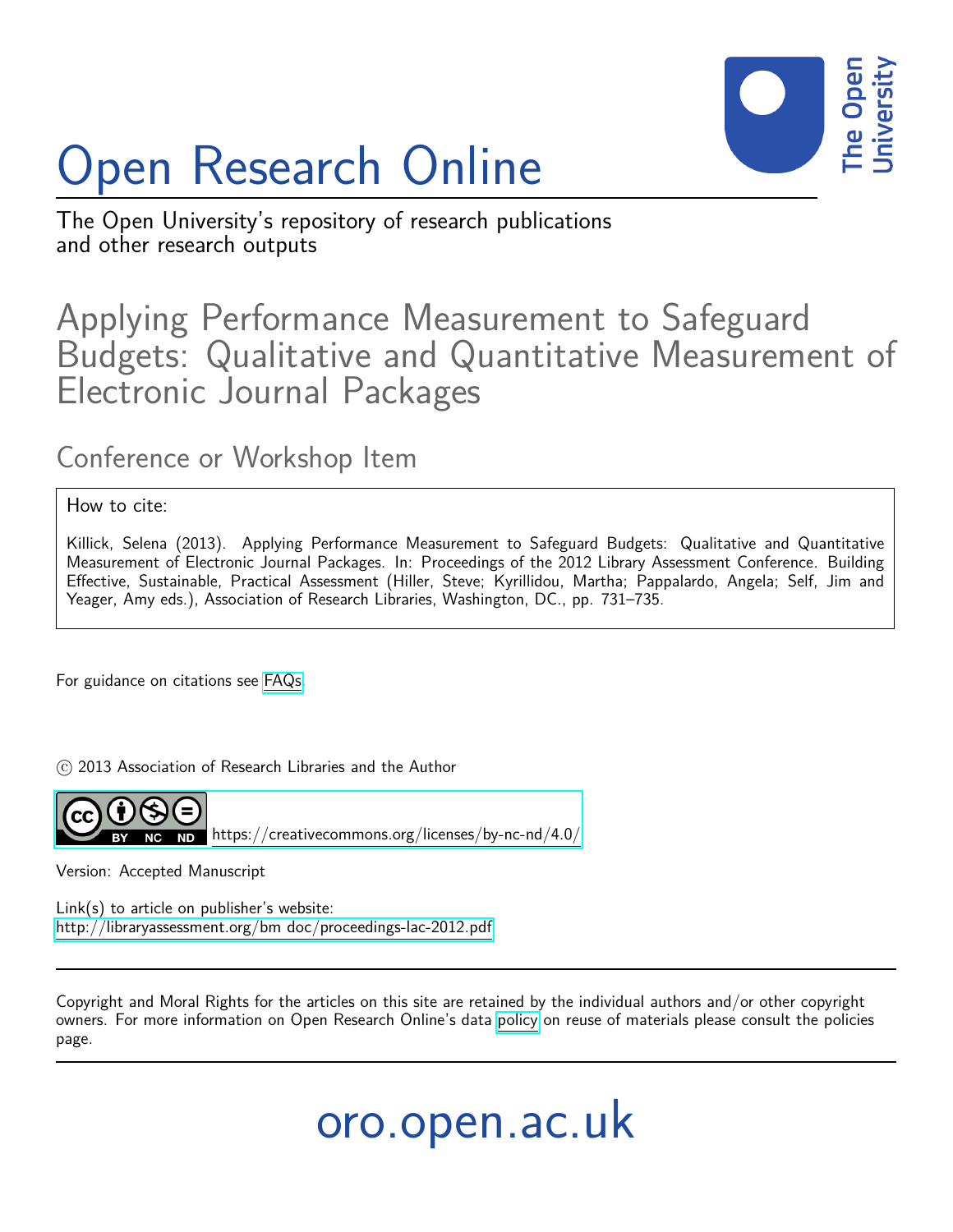### **Applying Performance Measurement to Safeguard Budgets: Qualitative and Quantitative Measurement of Electronic Journal Packages.**

### **Selena Killick**

*Cranfield University*

### **Abstract**

In the current financial climate effective performance measurement has become a vital tool for library managers. This paper presents a case study from Cranfield University in the United Kingdom on qualitative and quantitative techniques employed to measure the performance of electronic resources. Cranfield University Libraries have developed a process for systematic and sustainable assessment of its electronic resources. Initially focused on electronic journal packages, the process enables the library service to demonstrate smart procurement to key stakeholders.

Quantitative key performance indicators were developed based on the COUNTER usage statistics, internal financial information and population data. A systematic process for capturing, storing and analyzing usage data was developed. In order to make the process sustainable a template was created to calculate all derived metrics and present the key performance indicators in a format suitable for senior stakeholders.

It was soon discovered that quantitative measures alone would not enable the library to fully assess the performance of the collection. Through academic liaison interviews the library staff embarked upon a process to capture the qualitative information pertinent to the resources. A template was used for each package documenting who is using the resource, how they are using it, and what impact any cancellation would have on the strategic goals of the organization.

The combined approach of both quantitative metrics and qualitative factors enabled the library to effectively demonstrate the value of the electronic journal packages. The results were successfully used to lobby against a proposed resources cut, safeguarding the electronic journals from budget reductions. Lessons learnt from the development of the process along with next steps are presented.

This paper will be of interest to those involved in library collection management and library staff with a remit in performance measurement. In particular it may assist the development of deeper understanding of measuring the value and impact of electronic library collections, and will also therefore be of value to all those concerned with library strategy and development.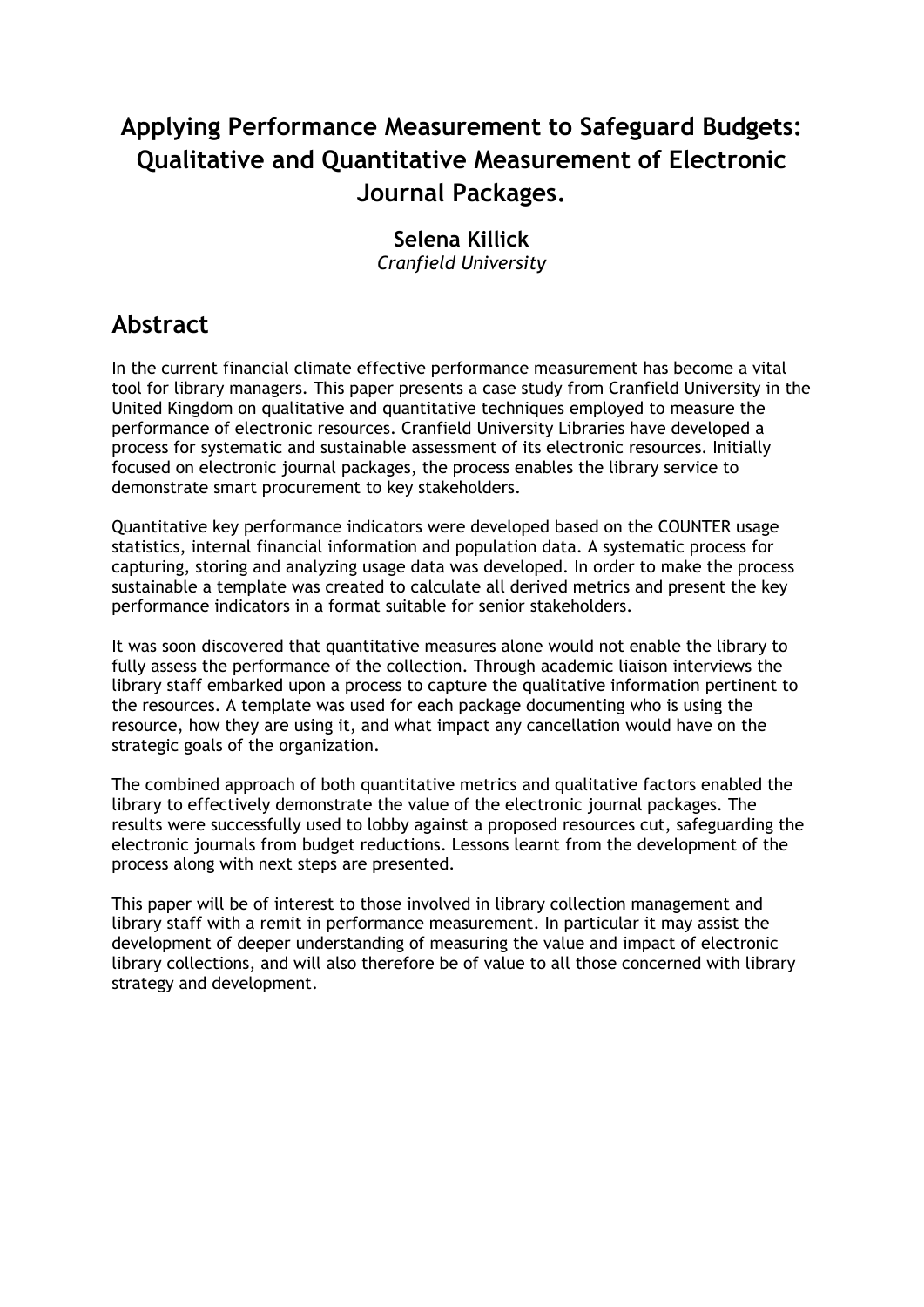### Applying Performance Measurement to Safeguard Budgets: Qualitative and Quantitative Measurement of Electronic Journal Packages.

Cranfield University is the UKs only wholly postgraduate university specializing in science, technology, engineering and management subjects. It is one of the top 5 research intensive universities. Approximately 4,500 students study at the University every year, supported by around 1,500 staff members. Cranfield Libraries strive to meet the needs of its community thought the provision of information and library services at a level expected by its customers. One element of the services provided by the library is its subscriptions to academic journals. Over 36,000 titles are taken on a subscription basis, with over 99.9% of journals available electronically.

Like many university libraries, Cranfield has seen its expenditure on eJournals increase annually at an above-inflation rate. In order to maintain current journal collections, expenditure on other resource formats have been reduced dramatically. A quarter of the information provision budget is spent on databases including abstract  $\hat{a}$  indexing resources, with expenditure on books now equating to just 8% of the budget. Benchmarking these figures against the University's peer institutions found a similar patter, with around 70-75% of information provision expenditure spent on Journal subscriptions. Given the huge sums of money that the library spends on journals each year it is important to demonstrate how these collections are supporting the institution in achieving its learning, teaching, research and business goals.

In April 2010 Cranfield Libraries embarked upon a project to develop an evaluation frameworks for its journal subscriptions. The Library Management Team required a system that enabled informed decision making for subscription renewal or cancellations, and demonstrated smart procurement to senior stakeholders. The system needed to be systematic and sustainable, making the best use of staff resources in an ever timepressured environment. In order to contextualize the evaluation framework the same methodology was to be deployed for all electronic journal packages to enable internal benchmarking between the individual resources. Previously the library had relied on the cost-per-download metric as the primary evaluation tool for electronic journals, calculated by dividing the number of downloads within a year by the annual cost of the subscription. Recognizing that this system did not take into account the value of the information to the research community, the new framework needed to incorporate a narrative approach on how information was being used and the impact any cancellation would have. The new approach sought to bring together quantitative and qualitative evaluation methods equally.

A literature search found various approaches to collection performance measurement; the work conducted by Evidence Base in their Analysing Publisher Deal project<sup>[1](#page-6-0)</sup> and the key performance indicators (KPIs) implemented at Newcastle University Library[2](#page-6-1) formed the basis of quantitative KPIs applied at Cranfield. Adapted to local institutional needs, the quantitative metrics were developed to evaluate the size, usage, coverage and value for money for of each electronic journal collections. These included the commonplace metrics such as number of titles, number of downloads and cost-per-download; along with descriptive metrics. A full breakdown of the metrics used are shown in table 1.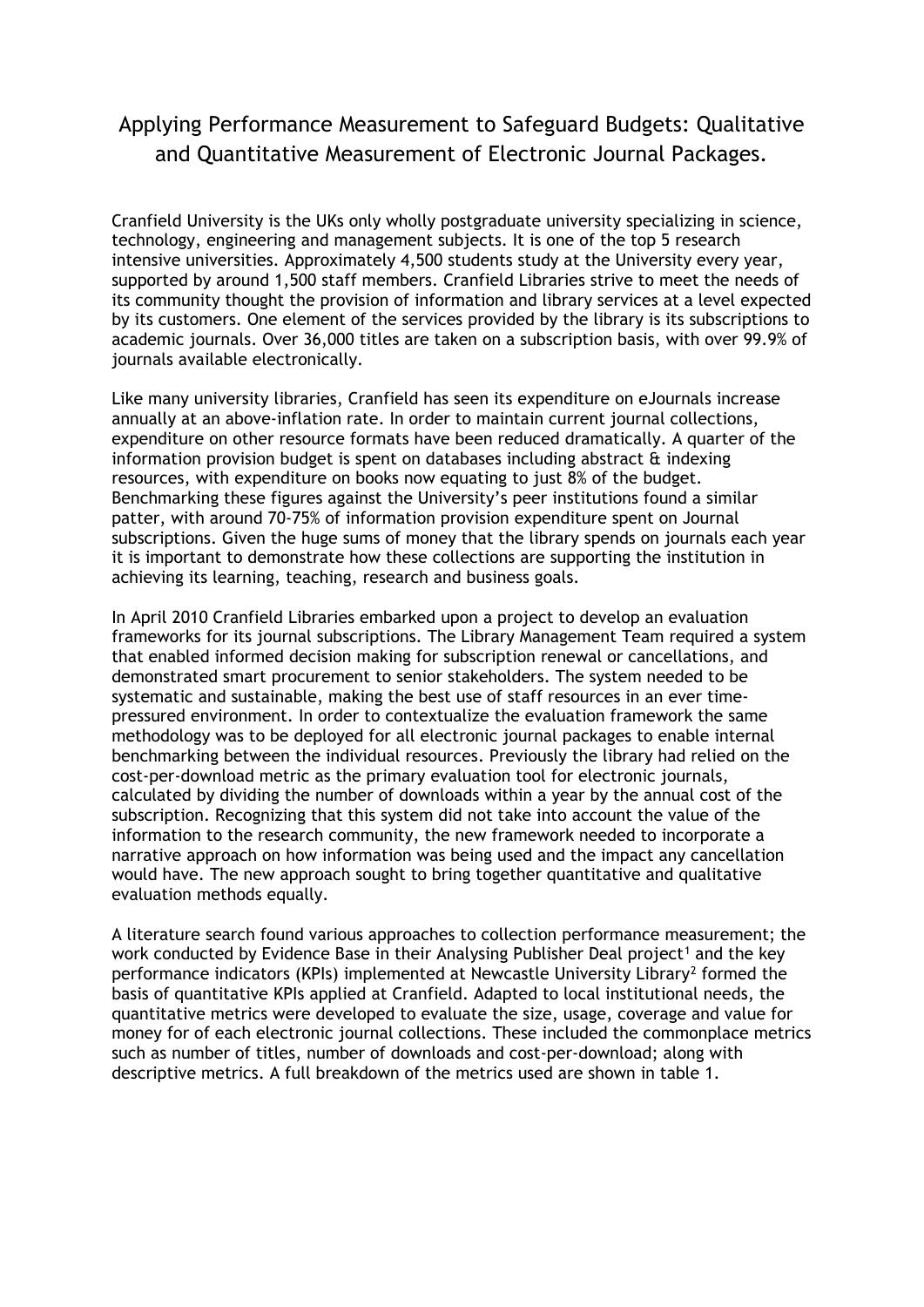|                | Metric                                             | Description                                                           |
|----------------|----------------------------------------------------|-----------------------------------------------------------------------|
| 1              | Number of titles in the package                    | Initially defined as all titles in JR1, altered to reflect all titles |
|                |                                                    | in deal.                                                              |
| 2              | Number of subscribed titles                        | Number of core titles subscribed to within the deal                   |
| 3              | Number of additional titles                        | Calculated by subtracting metric 2 from metric 1                      |
| 4              | Total full-text downloads                          | Total annual downloads from JR1 report                                |
| 5              | Subscribed titles full-text downloads              | Total number of annual downloads from the subscribed titles           |
|                |                                                    | only                                                                  |
| 6              | Additional titles full-text downloads              | Total number of annual downloads from the non-subscribed              |
|                |                                                    | titles only                                                           |
| $\overline{7}$ | Downloads per student (FTE)                        | Metric 4 divided by the full-time equivalent number of                |
|                |                                                    | students                                                              |
| 8              | Downloads per staff (FTE)                          | Metric 4 divided by the full-time equivalent number of staff          |
|                |                                                    | members                                                               |
| 9              | Downloads per FTE total                            | Metric 4 divided by the sum of full-time equivalent staff and         |
|                |                                                    | students                                                              |
| 10             | Total cost of package                              | Actual amount charged for the annual subscription                     |
| 11             | Cost of subscribed titles                          | Annual cost of the subscribed titles only                             |
| 12             | Cost of additional titles                          | Metric 10 minus metric 11                                             |
| 13             | Number and % of titles with zero downloads         | Number of titles with zero article downloads within an                |
|                |                                                    | annual period, and the percentage of the collection that              |
|                |                                                    | represents                                                            |
| 14             | Number and % of titles with low downloads          | Number of titles that had between 1 and 49 article                    |
|                |                                                    | downloads within an annual period, and the percentage of              |
|                |                                                    | the collection that represents                                        |
| 15             | Number and % of titles with medium downloads       | Number of titles that had between 50 and 499 article                  |
|                |                                                    | downloads within an annual period, and the percentage of              |
|                |                                                    | the collection that represents                                        |
| 16             | Number and % of titles with high downloads         | Number of titles that had between 500 and 999 article                 |
|                |                                                    | downloads within an annual period, and the percentage of              |
|                |                                                    | the collection that represents                                        |
| 17             | Number and % of titles with very high downloads    | Number of titles that had over 1,000 article downloads                |
|                |                                                    | within an annual period, and the percentage of the collection         |
|                |                                                    | that represents                                                       |
| 18             | Average number of downloads per title              | Metric 4 divided by metric 1                                          |
| 19             | Average number of downloads per subscribed title   | Metric 5 divided by metric 2                                          |
| 20             | Average number of downloads per additional title   | Metric 6 divided by metric 3                                          |
| 21             | Average cost per title                             | Metric 10 divided by metric 1                                         |
| 22             | Average cost per subscribed title                  | Metric 11 divided by metric 2                                         |
| 23             | Average cost per additional title                  | Metric 12 divided by metric 3                                         |
| 24             | Average cost per FT download (overall)             | Metric 10 divided by metric 4                                         |
| 25             | Average cost per FT download for subscribed titles | Metric 11 divided by metric 5                                         |
| 26             | Average cost per FT download for additional titles | Metric 12 divided by metric 6                                         |
| 27             | Average cost per FTE Student                       | Metric 10 divided by total number of full-time equivalent             |
|                |                                                    | students                                                              |
| 28             | Average cost per FTE Staff                         | Metric 10 divided by total number of full-time equivalent             |
|                |                                                    | staff                                                                 |
| 29             | Average cost per FTE Total                         | Metric 10 divided by total number of full-time equivalent             |
|                |                                                    | staff and students                                                    |
| 30             | Top-30 titles with the highest number of downloads | List report of the most popular titles within a package               |
| 31             | Top-30 titles - % subscribed                       | Percentage of subscribed titles in Top-30 downloaded titles           |
|                |                                                    | list                                                                  |
| 32             | Zero / low titles - % subscribed                   | Percentage of subscribed titles with less than 50 downloads           |
|                |                                                    | within a year                                                         |

Table 1: Quantitative Metrics

In order to evaluate the journal packages consistently whilst maximizing staff resources an Excel template was created. Using COUNTER JR1 reports; staff and student population data, and a three-year financial report provided by the library's subscription agent, the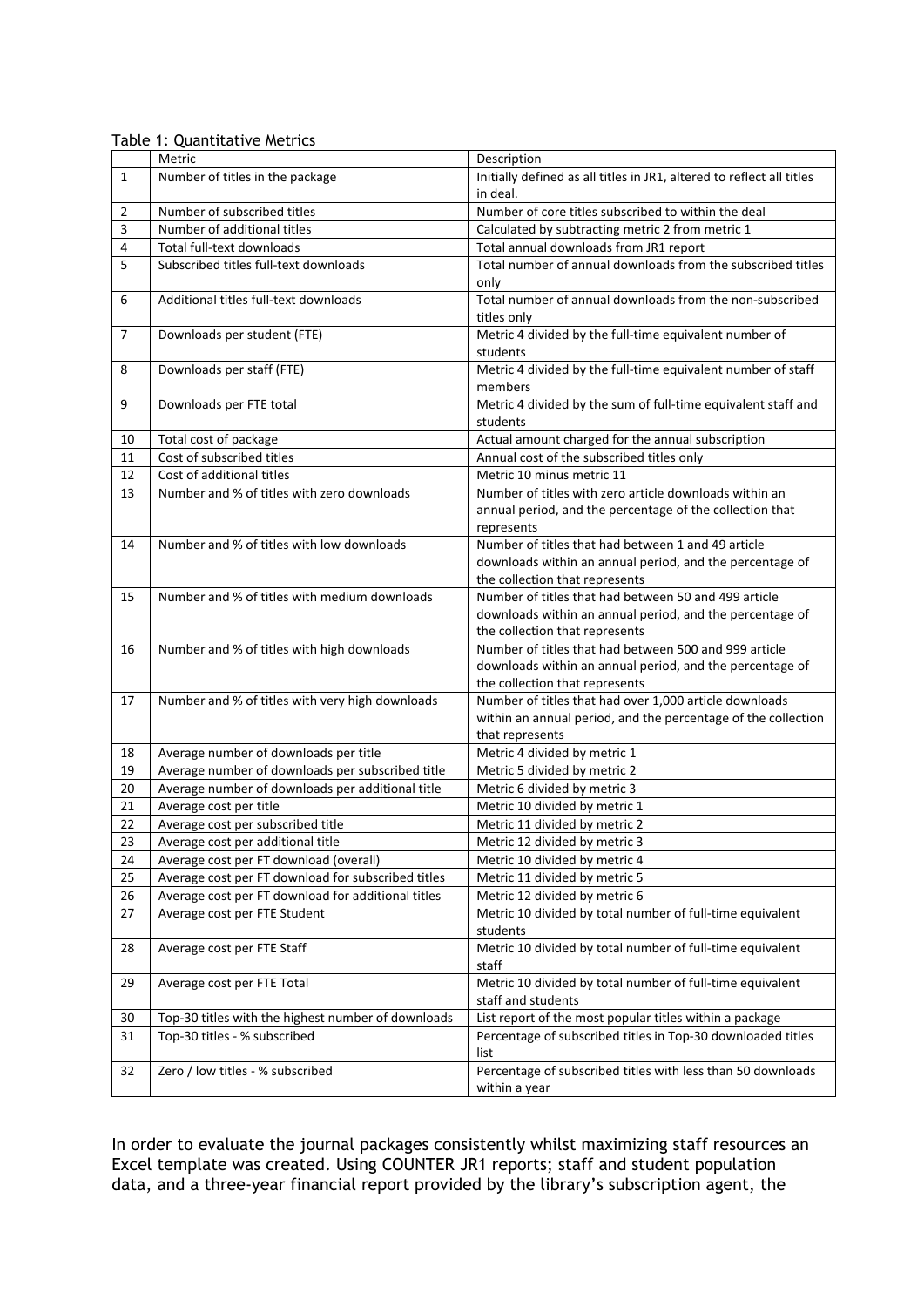template used match formulas working with ISSNs to link title prices with usage and holdings. All calculations were automated as far as reasonably practicable, with output reports being automatically populated when the input data was added to the template. Three main output sheets were designed to meet the different management information needs; core subscriptions, top 30 titles and key performance indicators. For each report the results fitted onto one printable page to aid the data review.

The core subscriptions report presented the three year trends in title costs, downloads and cost-per-download for the subscribed titles within the package. Titles with low downloads and high cost-per-download became a priority for cancellation or substitution. The evaluation initially used the definitions of low, medium and high usage as defined by Evidence Base in the Analysing Publisher Deals project. When applied at Cranfield it was discovered that the low population numbers resulted in the majority of titles falling into the low or medium usage categories, and all title costs and costs per download falling into the very high category. The definitions of low, medium and high were adjusted to suit local needs.

The top 30 report showed the highest used titles within each package. Three calendar years of COUNTER JR1 reports were reviewed to show the titles consistently being used heavily. The number of downloads were ranked to show their relative positions in the download chart in previous years. Titles consistently in the top 30 that were not a core subscription became a priority for substitution or subscription. A title that appeared in the top 30 once, but had low downloads in other years became a priority for investigation. Often these usage spikes were caused by technical difficulties as opposed to an increased demand for the title. Cost data from the package provider was added to show the costs for the highly used titles, along with the subject areas the title supported to give an indication of the research areas that would be impacted by a change in the subscription.

The metrics created reported on one complete year for each package. One considerations for the evaluation was which period should the analysis cover: academic/financial year, calendar year or contractual period. With staff resources in mind, a consistent approach was required for each package. This ruled out contractual period as the reporting period owing to the variations in subscriptions. Adjusting the reporting periods of the COUNTER JR1 reports were less problematic that adjusting the subscription agent financial reports which resulted in academic/financial year being the final reporting period. Although contractual period would be the most accurate reporting period the staff time required to calculate the metrics outweighed the benefit of this approach. For completeness all three approaches were tested with the results showing a difference in cost-per-download of only a few pence.

Obtaining accurate title lists, and lists of the subscribed titles, proved challenging. Changes in personnel and information systems meant that this information was not readily available within the Library. Obtaining accurate title lists from publishers was time consuming and problematic at times, especially when ISSNs were absent from reports. The COUNTER JR1 reports initially provided an indication of the titles within the package. Reporting directly from these provided inaccurate figures as the JR1 contains downloads for all titles provided by the publisher; the library did not necessarily have a subscription to all of the titles within the report. Once accurate title lists were obtained the titles that the library did not have access to were removed from the JR1 report to ensure accuracy in the reporting.

When reviewing the packages the evaluations needed to consider the size of the target population that use the resource. For broad reaching publishers it was reasonable to assume that the majority of our STEM subject areas would use the resource, however for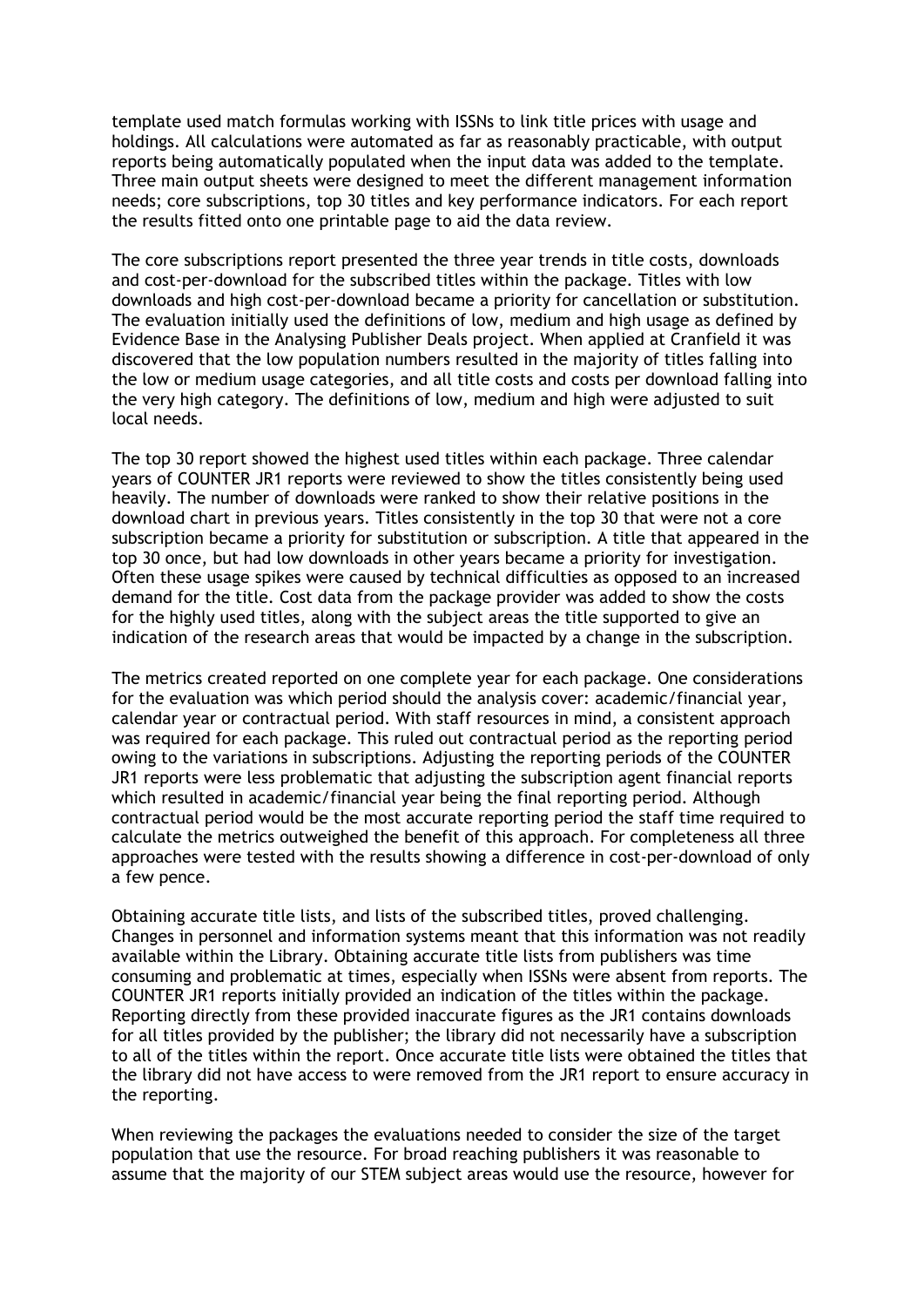specialized resources which support niche research areas the size of the target population was considered when reviewing the quantitative metrics.

Review of the metrics helped highlight issues with some of the COUNTER JR1 reports received from the publishers. Longitudinal analysis of title-level usage highlighted unusual peaks within a package, and benchmarking between packages helped contextualize the usage data. Unanticipated large variations in usage were discovered between the packages. When investigated a variety of causes were discovered. Some included internal barriers to discovery and inappropriate cataloging which was rectified internally; others included the variation in resource design. As Bucknell<sup>[3](#page-6-2)</sup> discusses, platforms that provide the full-text for an article alongside the abstract will have inflated usage statistics compared to a package that requires the user to access the full text after reviewing the abstract.

The quantitative metrics, calculated within an Excel template and combined into onepage reports, proved to be a systematic and sustainable methodology for evaluating the electronic journal packages. It allowed the library to benchmark the packages against one another and provided the management team with an easy to digest report. It soon became apparent however that the quantitative metrics alone were not sufficient to inform decision making and demonstrate smart procurement. Statistics only provide a two dimensional view and should never be used in isolation. Article downloads are not necessarily equal to articles being read, used or valued. The metrics lacked a certain 'So what?' factor; the Journal of Incognito had 2,500 downloads last year, but so what? In order to gather evidence of the value of the electronic journals qualitative data was required.

As part of normal working practices, all academic liaison staff within the library aim to meet with the academic staff they support for a one-on-one discussion at least once a year. These discussions focus on what the academic staff member is working on, and how the library may support both their teaching and their research. As part of these discussions information was sought from the academic community on their use of the electronic journals. The library sought to identify who was using what, how, and what impact any cancellation would have on the academic endeavor. The library staff were provided with a template of interview style questions to support their discussions. To support the knowledge management of these discussions the library developed an in-house customer relationship management type tool. The Barrington Liaison Tool (BLT) is a database of academic liaison conversations which can be interrogated by course, department or academic staff member. Should a discussion cover resource usage the text is tagged at the package level to enable qualitative comments to be collated and reviewed to inform decision making. A template was created and used for each package documenting who is using the resource, how they are using it, and what impact any cancellation would have on the strategic goals of the organization. This qualitative information was presented alongside the quantitative metrics for the package.

Combining the qualitative and quantitative measures enabled the library service to evaluate the electronic journals enabling informed decision making and demonstrating smart procurement to senior stakeholders. The approach adopted was found to be systematic and sustainable. Both the quantitative and qualitative measures combined told the story of the resource. The next planned phase includes an evaluation of course reading lists to identify which articles the academics are recommending, where they are published and how frequently a journal title/article is recommended.

Previously the library had relied on cost-per-download as the sole indication of resource value. With the new approach it was apparent that the resource which had the highest